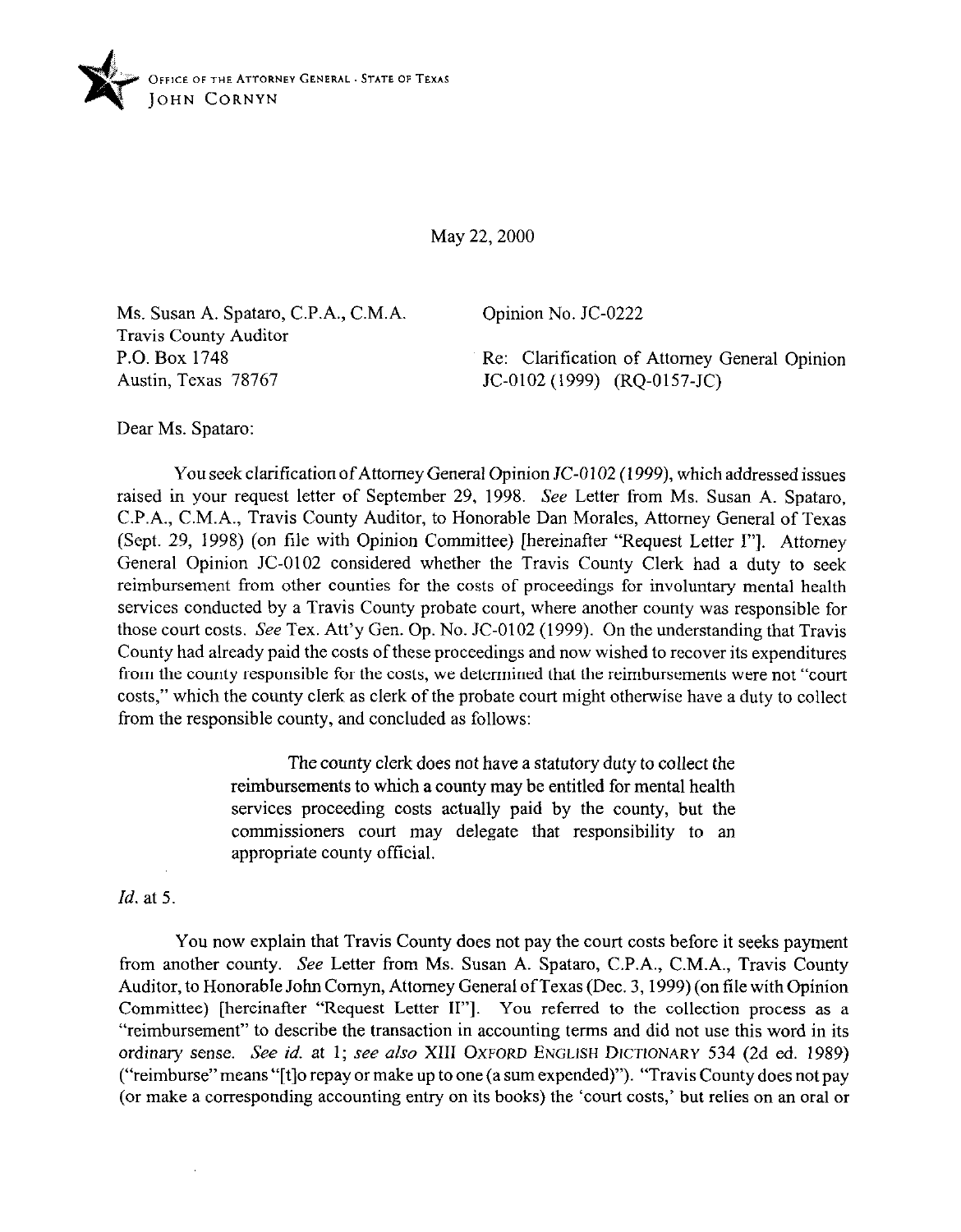written representation by a 'responsible county' that 'court costs' will be paid upon receipt of a Clerk's cost bill." Request Letter II, supra, at 2. You enclose an example of another county's promise to pay court costs. It is a written request from a Bexar County probate judge to a Travis County probate judge asking the Travis County judge to hold a commitment hearing on a resident of Bexar County in a Travis County facility and stating that the court costs should be billed to the Bexar County Clerk's Office.

Travis County wishes to recover "court costs" from counties that have accepted responsibility to pay these costs, but those counties are unwilling to pay without a clerk's cost bill. You ask two questions related to the subject matter of Attorney General Opinion JC-0102. You first ask whether the county clerk of a county with a state hospital has a statutory duty to collect court costs to which a county may be entitled for mental health services proceedings if no county has paid the court costs. Section 571.018(b) of the Health and Safety Code requires the clerk of the court in which a mental health services proceeding is held to bill the responsible county for the costs of the proceeding. You also ask whether the costs listed under section 571 .018 ofthe Health and Safety Code are court costs and whether the county clerk has a duty to collect such costs. We conclude that the county clerk has a duty to collect these costs.

The following facts provide the background for your inquiry about the clerk's responsibility with respect to the collection ofthe court costs: The Austin State Hospital, located in Travis County, serves a "catchment area" of thirty-six counties within the state's mental health system. Request Letter I, supra, at 1; see TEX. HEALTH & SAFETY CODE ANN. § 552.001 (Vernon 1992) (the Department of Mental Health and Mental Retardation shall divide the state into hospital districts and designate the state hospitals to which persons with mental illness from each district shall be admitted). Travis County provides resources to the other counties within the catchment area by conducting mental health cases for individuals for whom the other counties are financially responsible. See Request Letter I, supra, at 1. The Travis County Clerk formerly sent a bill of costs to the responsible county, but in early 1998 she stopped seeking costs from counties in the catchment area other than Travis County, believing that the clerk had no duty to seek the costs. See *id. Thus,*  you wish to know whether the clerk has a duty to send out a bill of costs to the other counties.

The Texas Mental Health Code, codified as subtitle C of title 7, Health and Safety Code, provides for access to care and treatment for mentally ill persons. See TEX. HEALTH & SAFETY CODE ANN. chs. 571 - 577 (Vernon 1992 & Supp. 2000). Chapter 574 of the Health and Safety Code governs proceedings for court-ordered mental health services. A county or district attorney or other adult may tile an application for court-ordered mental health services for an individual. See *id.*  9 574.001 (Vernon Supp. 2000). All applications for court-ordered mental health services "shall be filed on behalf of the State of Texas." *Id.* 5 571.0166. The application must be filed with the county clerk in the county in which the proposed patient resides, is found, or is receiving mental health services by court order or pursuant to apprehension by a police officer under Health and Safety Code, chapter 573, subchapter A. See *id.* 5 574.001(b). A court has personal jurisdiction over an individual's commitment for mental health services, where he is found in the county where the court sits. *See Goldwait* v. *State,* 961 S.W.2d 432, (Tex. App.-Houston [ 1st Dist.] 1997, no writ); see also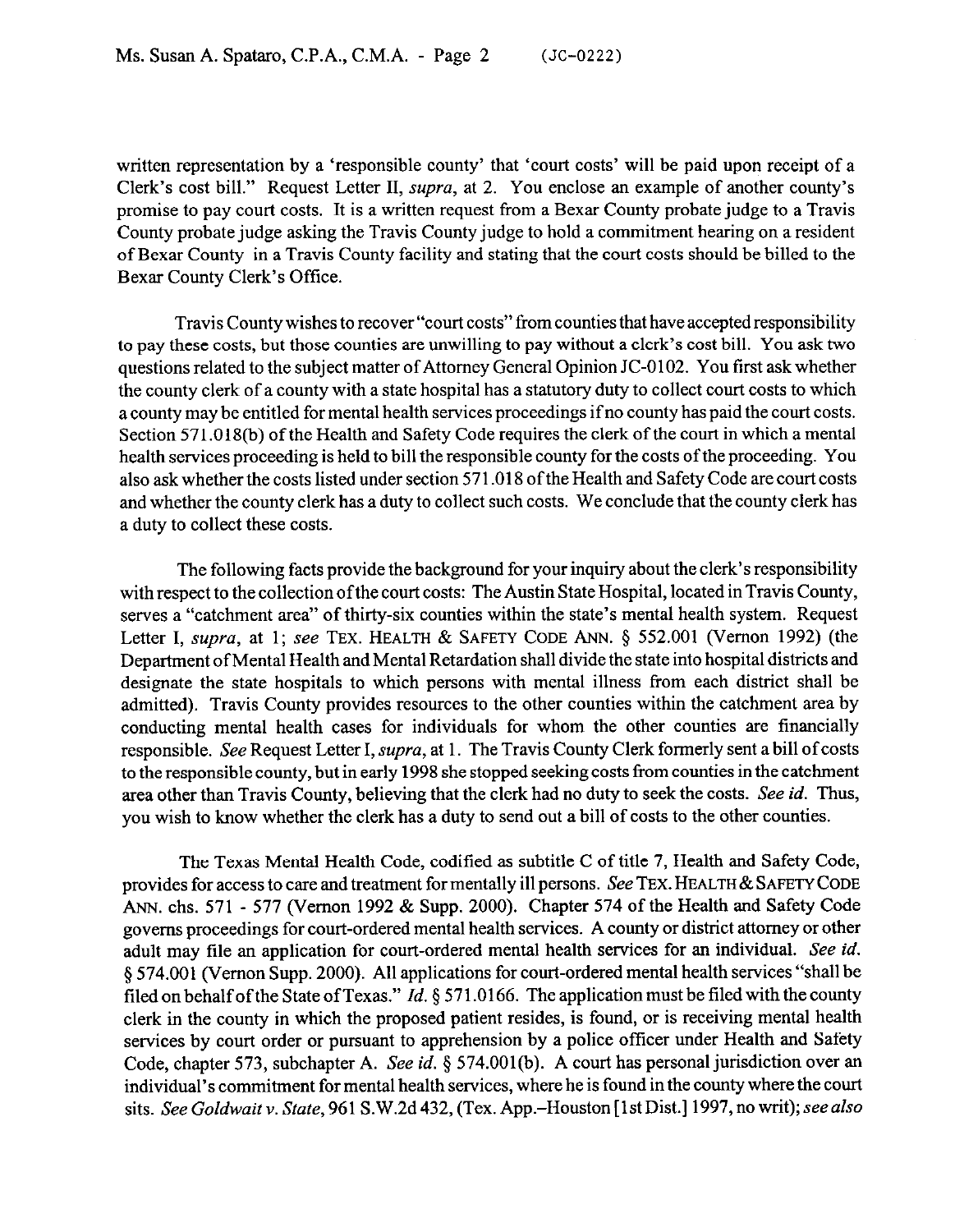TEX. HEALTH & SAFETY CODE ANN. § 574.031(c) (Vernon Supp. 2000) (proposed patient is entitled to be present at the hearing, unless he or his attorney waives this right).

Section 571 ,018 of the Health and Safety Code lists various costs of a hearing or proceeding under the Texas Mental Health Code and subsection (a) of that section provides that they shall be paid by:

> (1) the county that initiates emergency detention procedures under Subchapter A or B, Chapter 573 [temporary detention of person believed to be mentally ill, where there is a substantial risk of serious harm to the person or others]; or

> (2) if no emergency detention procedures are initiated, the county that accepts an application for court-ordered mental health services, issues an order for protective custody, or issues an order for temporary mental health services.

TEX. HEALTH & SAFETY CODE ANN. 5 571.018(a) (Vernon Supp. 2000).

Pursuant to this provision, the county "that accepts an application for court-ordered mental health services, issues an order for protective custody, or issues an order for temporary mental health services" is responsible for the costs of the proceeding, including the cost of filing the petition, Tex. Att'y Gen. Op. No. JC-0102 (1999) at 2.

Section 571.018(b) further provides that:

The county responsible for the costs of a hearing or proceeding under Subsection (a) shall pay the costs of all subsequent hearings or proceedings for that person under this subtitle until the person is discharged from mental health services. The *costs shall be billed by the clerk of the court conducting the hearings.* 

TEX. HEALTH & SAFETY CODE ANN. § 571.018(b) (Vernon Supp. 2000) (emphasis added). The italicized language was added by the 76th Legislature. Act of May 28, 1999, 76th Leg., R.S., ch. 1512, 4 1, 1999 Tex. Gen. Laws 5233,5234. In answer to your first question, section 571.018 now expressly requires the clerk of the court to bill the responsible county for the costs of the mental health services proceeding.

As to your second question, you ask whether the costs listed under section 571.018 of the Health and Safety Code are court costs and whether the county clerk has a duty to collect such costs. Health and Safety Code are court costs and whether the county clerk has a duty to collect such costs. This question seeks clarification of the statement in Attorney General Opinion JC-0102 that "the reimbursements are not 'court costs,' which the county clerk as clerk of the probate court may otherwise have a duty to collect from the responsible county." Tex. Att'y Gen. Op. No. JC-0102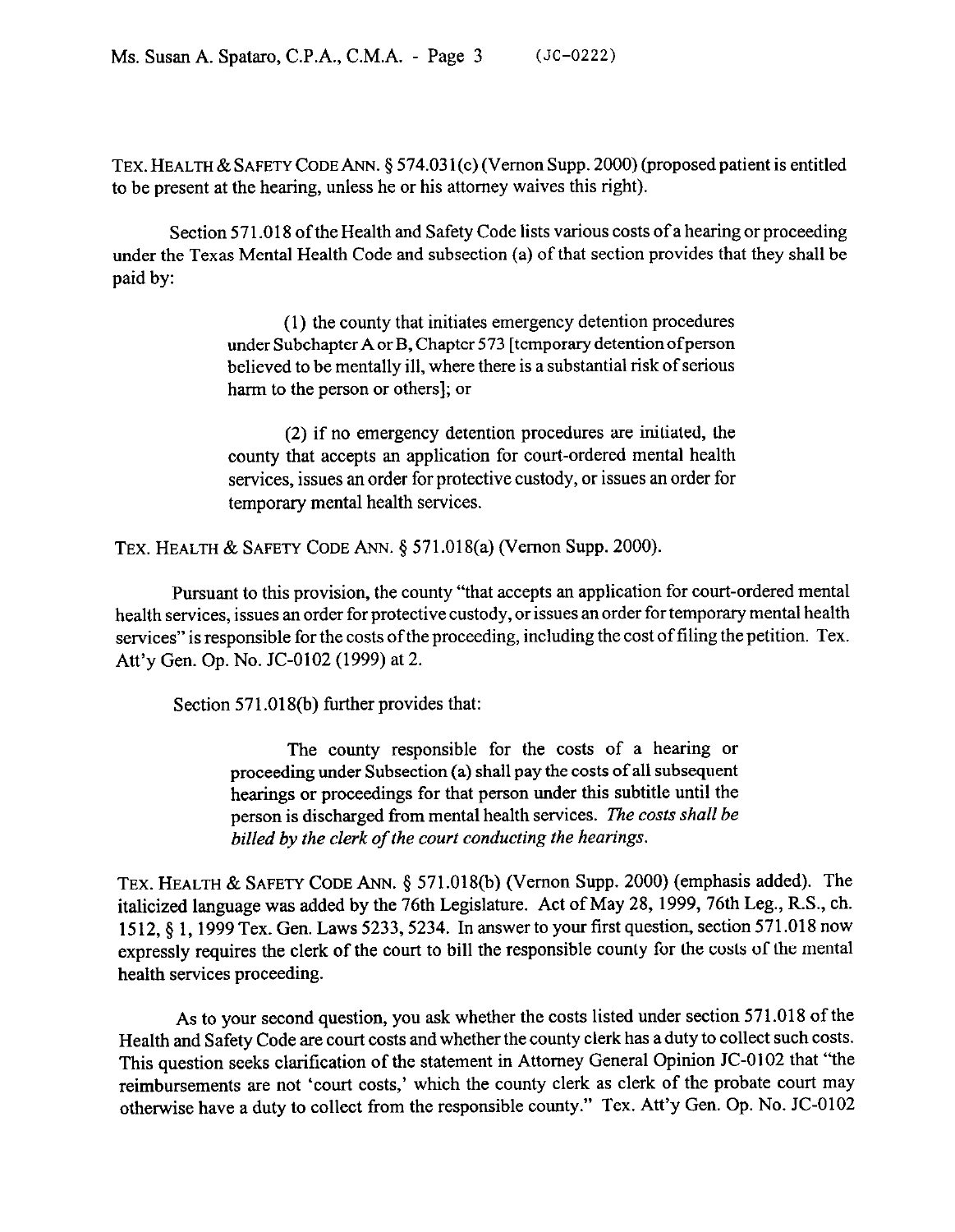(1999) at 3. This statement reflects the premise of Attorney General Opinion JC-0102 that Travis County had already paid the court costs and was seeking reimbursement for expenditures. It does not address court costs that have never been paid.

The costs of a mental health services proceeding payable by the responsible county include those enumerated in section 571.018(c) of the Health and Safety Code:

(1) attorney's fees;

(2) physician examination fees;

(3) compensation for court-appointed personnel listed under Section 571.017 [court shall order payment of reasonable compensation to attorneys, physicians, language interpreters, sign interpreters, and masters];

(4) expenses of transportation to a mental health facility or to a federal agency not to exceed \$50 if transporting within the same county and not to exceed the reasonable cost of transportation if transporting between counties;

(5) costs and salary supplements authorized under Sections  $574.031(i)$  and (j) [for a judge who holds hearings at locations other than county courthouse]; and

(6) prosecutor's fees authorized under Section 574.031(k).

TEX. HEALTH & SAFETY CODE ANN. \$571.018(c) (V emon Supp. 2000); see also *id. 5* 574.010(b) (Vernon 1992) (if proposed patient is indigent, court may order county of residence to pay expenses of expert testimony).

It is not necessary to determine whether the various costs listed under section 57 1 ,018 of the Health & Safety Code are "court costs" subject to being collected by the county clerk, because the provision expressly states that these costs "shall be billed by the clerk of the court conducting the hearings." *Id.* § 571.018(b) (Vernon Supp. 2000). In answer to your second question, we conclude that the county clerk has a duty to collect from the responsible county the costs listed under section 571.018 of the Health and Safety Code. See *id. 5* 571.018(b); TEX. R. CIV. P. 129, 130 (clerk's duties if responsible party fails to pay costs).